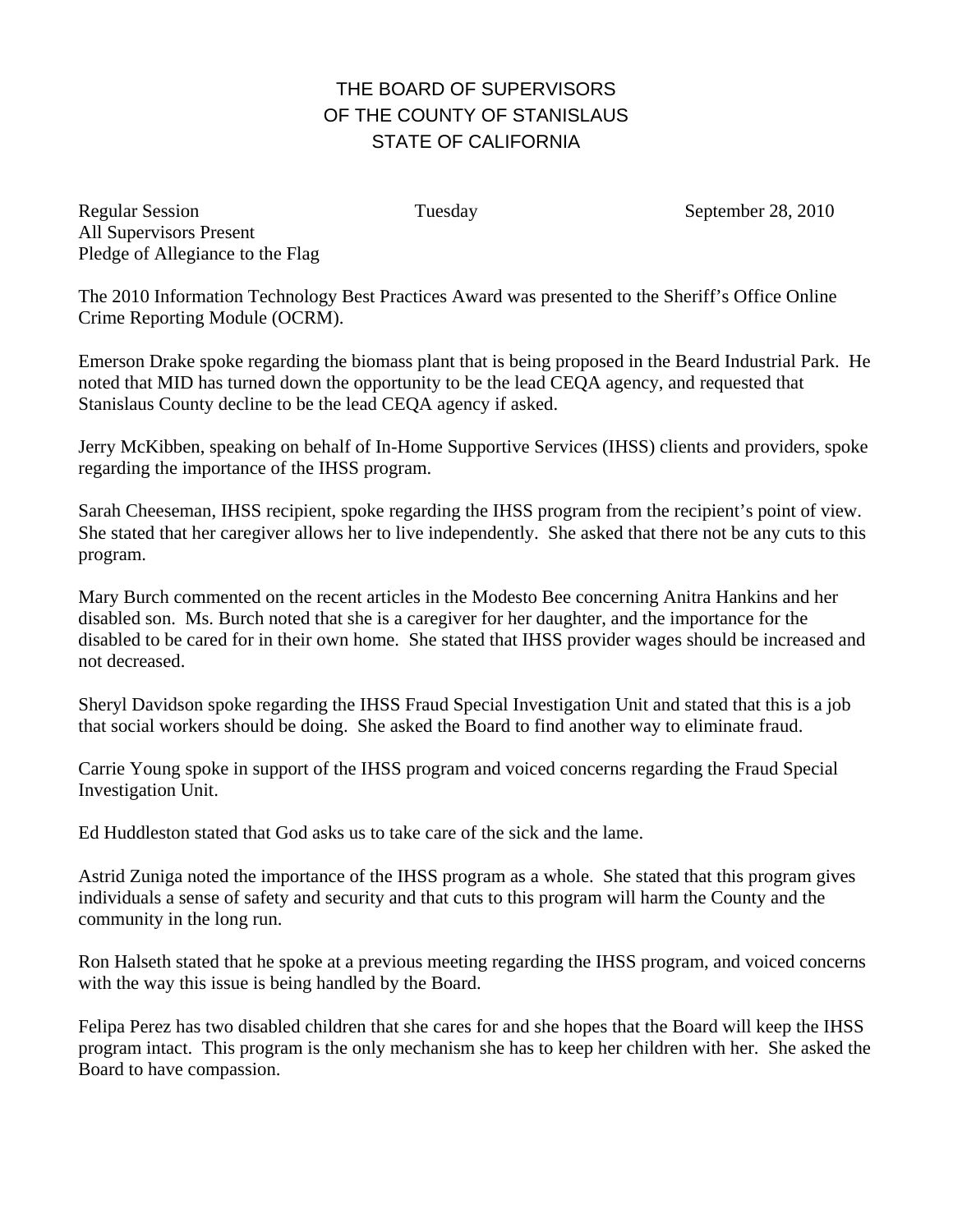Patricia Boyd spoke regarding the proposed decrease of IHSS provider wages. She stated that wages are going down and costs keep going up, and that she is worried that disabled people will end up on the streets.

Alvino Sandoval noted that he is a former jet mechanic and is now a caregiver for his disabled mother. He asked the Board to keep the IHSS program intact.

DeMartini/Chiesa unan. Adopted the consent calendar after removing from consent item **\*A4** Approval of the 2011 Meeting Calendar for the Stanislaus County Board of Supervisors

- **\*A1** Approved the minutes of 09/21/2010
- **\*A2** Adopted and waived the second reading of Ordinance C.S. 1092 amending § 2.16.010 of the Stanislaus County Code related to Selection, Qualification and Supervision of the County Surveyor position – County Counsel CORD-55-M-7 2010-595
- **\*A3** Adopted the amendment to the COI Code for the Del Puerto Health Care District
- DH-1-A-5 2010-596 **\*A5** Proclaimed October 2010 as Italian Heritage Month 2010-597
- **\*A6** Appointed George Schmidt in lieu of election to the Westside Community Health Care District Board of Directors 2010-598
- **\*B1** Accepted the sixth update on the Immediate Action Plan to secure the Men's Honor Farm in accordance with Public Contract Code §22050 for the abatement, demolition and clean-up of the destroyed barracks – CEO 2010-599
- **\*B2** Approved the Stanislaus County System Improvement Plan (SIP) 2010-2013 for the California Child and Family Services Program for the Community Services Agency and Probation Department; and, authorized the Chairman to sign the Stanislaus County System Improvement Plan (SIP) 2010-2013 for submission to the California Department of Social Services – CSA 2010-600
- **\*B3a** Approved the request from the Boy Scouts of America, Greater Yosemite Council, to have exclusive use of the Kiwanis Camp located within La Grange Regional Park beginning at 4:00 p.m. on Friday, 10/08/2010 and ending no later than 7:00 p.m., 10/09/2010 for their Annual Scout Master Training Program; directed the Boy Scouts of America, Greater Yosemite Council, to adhere to the requirements set forth by the Department of Parks and Recreation; and, approved the waiver of fees for exclusive use and reservation of the Kiwanis Camp – Parks and Recreation 2010-601
- **\*B3b** Approved the request from the Boy Scouts of America, Greater Yosemite Council, Latter Day Saints Units, to have exclusive use of Woodward Reservoir Regional Park, Areas S and T, beginning at 6:30 a.m. Friday, 10/15/2010 and ending no later than 10:00 p.m. on Saturday, 10/16/2010 for their Annual Scout Camporee; and, directed the Boy Scouts of America, Greater Yosemite Council, Latter Day Saints Units, to adhere to the requirements set forth by the Department of Parks and Recreation – Parks and Recreation 2010-602
- **\*B3c** Approved the request from the Christian Service Brigade, Calvary Baptist Church, to have exclusive use of the Kiwanis Camp located within La Grange Regional Park beginning at 10:00 a.m. on Friday, 10/01/2010, and ending no later than 7:00 p.m. on Saturday, 10/02/2010, for their Annual Father and Son Team Day and overnight camping activities; directed the Christian Service Brigade, Calvary Baptist Church, to adhere to the requirements set forth by the Department of Parks and Recreation; and, approved the waiver of fees for exclusive use and reservation of the Kiwanis Camp – Parks and Recreation 2010-603
- **\*B3d** Approved the request from the Golden Gate Dachshund Club to have exclusive use of Woodward Reservoir Regional Park, Areas A and B, beginning at 6:00 a.m., Friday, 10/15/2010 and ending no later than 7:00 p.m., Sunday, 10/17/2010, and Friday,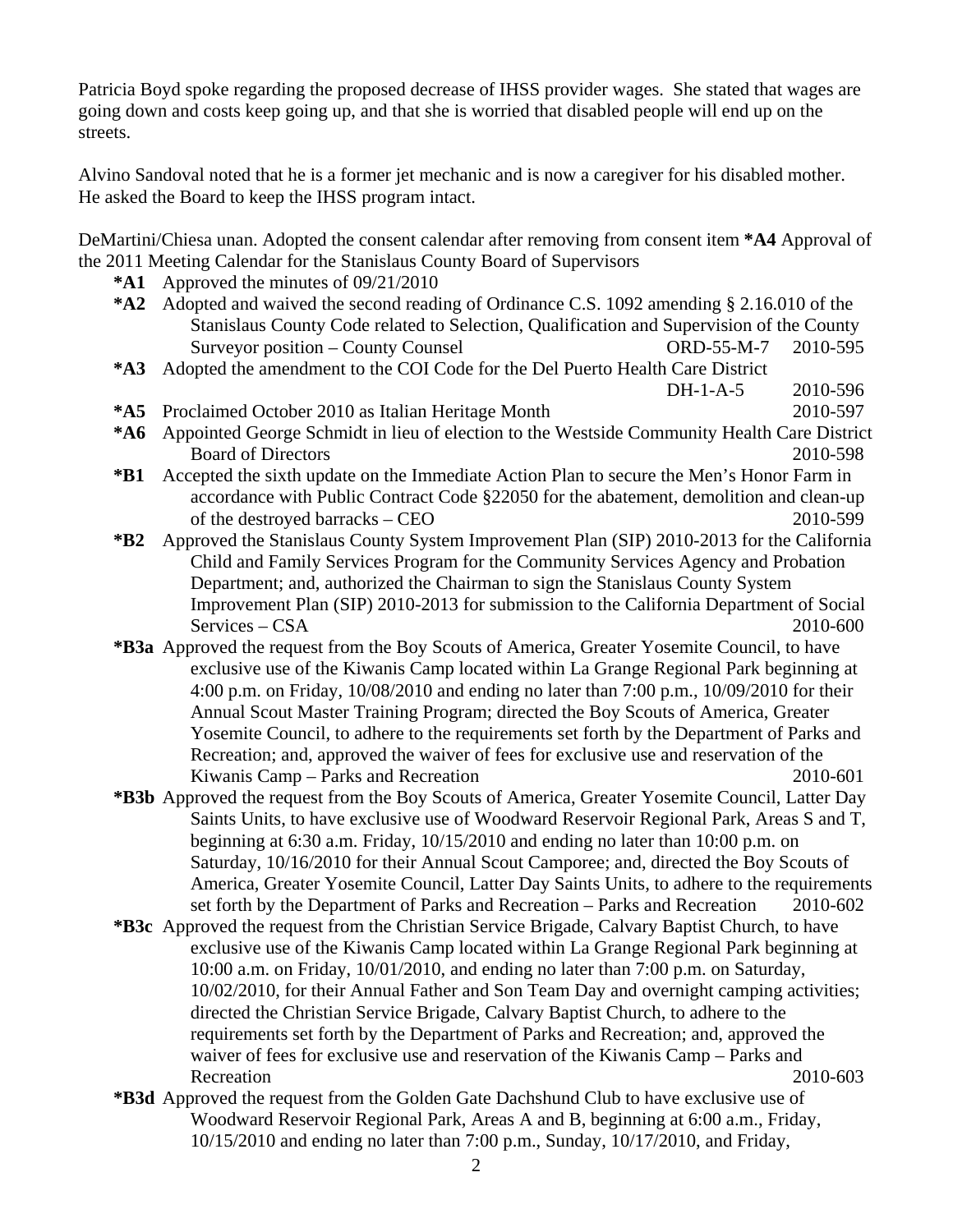04/15/2011, to Sunday, 04/17/2011, for the Official American Kennel Club Earthdog and Iron Dog Test Events; and, directed the Golden Gate Dachshund Club to adhere to the requirements set forth by the Department of Parks and Recreation – Parks and Recreation 2010-604

**\*C1** Adopted plans and specifications for the Heron Point Boat Launching Facility; directed the Public Works Department to set the bid opening date and time; and, directed the Public Works Department to publish and mail a notice inviting bids to trade journals as required by law – PW 2010-605

Monteith/Chiesa (O'Brien opposed) **\*A4 Amended** the 2011 Meeting Calendar for the Stanislaus County Board of Supervisors to correct a typographical error and reflect that the 12/13/2011 meeting will be a day meeting at 9:00 a.m., and the 12/20/2011 meeting will be a night meeting at 6:30 p.m.; and, approved the 2011 Meeting Calendar as amended 2010-606

## **Recessed to sit as the Stanislaus County Redevelopment Agency at 9:40 a.m.**

- O'Brien/Chiesa unan. **9:05 a.m.** Approved the consent calendar
	- **9:05 a.m. \*III-A** Approved the minutes of 09/14/10
	- **9:05 a.m. \*VI-A** Authorized the Executive Director to negotiate final conditions and scope of services and enter into a contract with KNN Public Finance to prepare a Debt Capacity Study for a cost not to exceed  $$21,000$
	- **9:05 a.m. \*VI-B** Authorized the Executive Director to negotiate final conditions and scope of services and enter into a contract with Urban Analytics to prepare a Fiscal Impact Analysis and Pass-Through Analysis for a cost not to exceed \$9,500 2010-609
	- **9:05 a.m. \*VI-C** Approved the expenditure of \$600,000 of Housing Set-Aside funds to be used by the Housing Authority of Stanislaus County to provide affordable housing rehabilitation; authorized the Executive Director, on behalf of the Agency, to execute a contract with the Housing Authority of Stanislaus County to provide affordable housing rehabilitation; directed the Auditor-Controller to increase appropriations by \$600,000 per the financial transaction sheet 2010-610

## **Reconvened to sit as the Stanislaus County Board of Supervisors at 9:42 a.m.**

DeMartini/O'Brien unan. **B4** Approved reimbursing the City of Modesto from the Community Support Fund in an amount up to 50%, but not to exceed \$16,500, of the cost of a Measure M vote for the Parklawn Neighborhood, to be placed on the 11/02/2010 ballot – CEO 2010-607

**Corr 1** Referred to the Department of Public Works, the Department of Planning and Community Development, DER, and the Agricultural Commissioner and Sealer of Weights and Measures, a Notice of Petitions for the Temporary Change Involving the transfer/exchange of up to 220,000 acre-feet of water under the Department of Water Resources Permit and the Specified License and permits of the United States Bureau of Reclamation.

**Corr 2** Acknowledged receipt of claims and referred to the CEO-Risk Management Division the following claims: Michael Bailey; Margarita De la Torre; Debra Harper (3); and, Ana Pina.

The CEO reported that 09/30/2010 is the last day for the Governor to sign or veto bills passed on or before 09/01/2010. He noted that the Big 5 have been meeting and discussing the State Budget. We do not have any definitive information yet, and will have a better idea of the impact of the State's Budget on local government in the future.